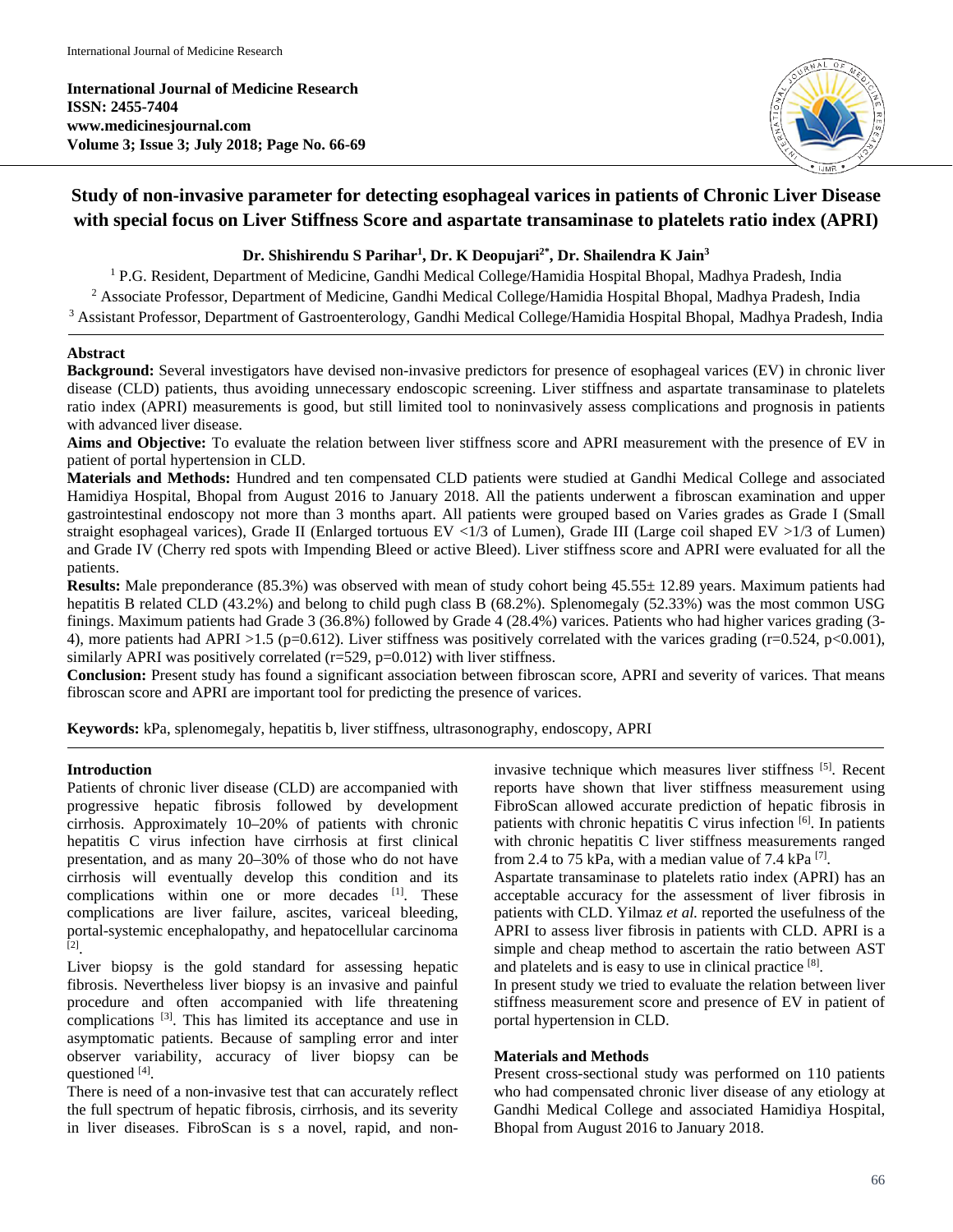A written informed consent from each patient and Ethical Committee approval of Madhya Pradesh Medical Science University Jabalpur was obtained before starting the study.

Patients who had compensated chronic liver disease of any etiology without a previous history of variceal bleeding and had agreed to undergo both fibroscan examination and a screening of upper gastrointestinal endoscopy, not more than 3 months apart during the study period were identified from the hepatology and endoscopy unit.

Patients diagnosed with Portal Hypertension due to Chronic Liver Disease (Various etiologies) by clinical, biochemical and radiological parameters (ultrasound) having age between 15 - 80 years were included whereas patients with morbid obesity, gross / tense ascites, who are not giving consent or not willing for endoscopy/fribroscan and diagnosed cases of EHPVO and NCPF (Isolated Portal vein pathology) were excluded from the present study.

All the patients were divided based on Japanese classification of UGI grading of varices in to Grade I (Small straight

esophageal varices), Grade II (Enlarged tortuous EV <1/3 of Lumen), Grade III (Large coil shaped EV >1/3 of Lumen) and Grade IV (Cherry red spots with Impending Bleed or active Bleed). All the patients had undergone endoscopy by two senior expert gastroenterologist hepatologists. We categorized the endoscopic findings as no varices, small grade 1 and 2 varices, large grade 3 and 4 varices, PHG, gastric varices and both varices.

All the data analysis was performed using IBM SPSS ver. 20 software. Student's t test and one-way ANOVA was used to compare the mean stiffness scores and different variables. The Chi square test for the relation between the stiffness score and the presence of varices.

#### **Results**

Mean age of study cohort was 45.55± 12.89 years. Maximum patients belong to age group of 51-60 years (24.76%). Maximum patients were male [64 (85.3%)].

| <b>Parameters</b>      | Mean      | SD       |  |  |  |  |
|------------------------|-----------|----------|--|--|--|--|
| <b>Total Bilirubin</b> | 2.68      | 1.70     |  |  |  |  |
| Direct bilirubin       | 1.24      | 0.42     |  |  |  |  |
| AST                    | 123.91    | 15.20    |  |  |  |  |
| ALT                    | 98.15     | 16.15    |  |  |  |  |
| Cholesterol            | 148.56    | 34.80    |  |  |  |  |
| <b>HDL</b>             | 36.21     | 5.62     |  |  |  |  |
| <b>VLDL</b>            | 24.24     | 6.14     |  |  |  |  |
| <b>LDL</b>             | 84.65     | 8.52     |  |  |  |  |
| TG                     | 74.21     | 13.72    |  |  |  |  |
| Alkaline phosphatase   | 168.21    | 23.24    |  |  |  |  |
| Albumin                | 2.82      | 0.42     |  |  |  |  |
| Globulin               | 2.42      | 0.56     |  |  |  |  |
| PT                     | 22.34     | 6.98     |  |  |  |  |
| <b>INR</b>             | 1.56      | 0.42     |  |  |  |  |
| Hb                     | 8.35      | 1.21     |  |  |  |  |
| TWBC                   | 7186.94   | 3542.87  |  |  |  |  |
| Platelet count         | 124156.64 | 54356.33 |  |  |  |  |
| Na                     | 131.15    | 3.13     |  |  |  |  |
| K                      | 3.99      | 0.34     |  |  |  |  |
| Urea                   | 39.13     | 21.69    |  |  |  |  |
| Creatinine             | 1.14      | 0.76     |  |  |  |  |
| <b>APRI</b>            | 2.31      | 1.45     |  |  |  |  |
| kPA                    | 41.68     | 18.16    |  |  |  |  |
| Child Pugh score       | 8.30      | 1.54     |  |  |  |  |
| Varices grading        | 2.82      | 0.76     |  |  |  |  |

**Table 1:** Baseline parameters of study cohort (n=110)

AST; aspartate aminotransferase, ALT; alanine aminotranferease, HDL; high density lipoprotein, VLDL; very low density lipoprotein, LDL; low density lipoprotein, TG; triglyceride, PT; prothrombin time, INR; international normalized ratio, Hb; hemoglobin, Na; sodium concentration, K; potassium concentration

Maximum patients had hepatitis B related CLD (43.2%) and belong to child pugh class B (68.2%). Splenomegaly (52.33%) followed by altered echotexture of liver (24.88%) were the most common USG finings. Maximum patients had Grade 3 (36.8%) followed by Grade 4 (28.4%) varices. Patients who had higher varices grading (3-4), more patients had APRI > 1.5  $(p=0.612)$ 

| <b>Parameter</b> |  | KPA  |       |    | Total Pearson Chi-p |       |
|------------------|--|------|-------|----|---------------------|-------|
|                  |  | $25$ | $>25$ |    | <b>Square</b>       | value |
|                  |  |      |       | 10 | 9.076               |       |
| Grading of       |  |      |       | 23 |                     | 0.002 |
| Varices          |  |      | 37    | 43 |                     |       |
|                  |  |      | 29    |    |                     |       |
| Total            |  | 23   |       |    |                     |       |

**Table 3:** Correlation of APRI, Grading, Platelet count, KPA

**Grading of VaricesKPAPlatelet count**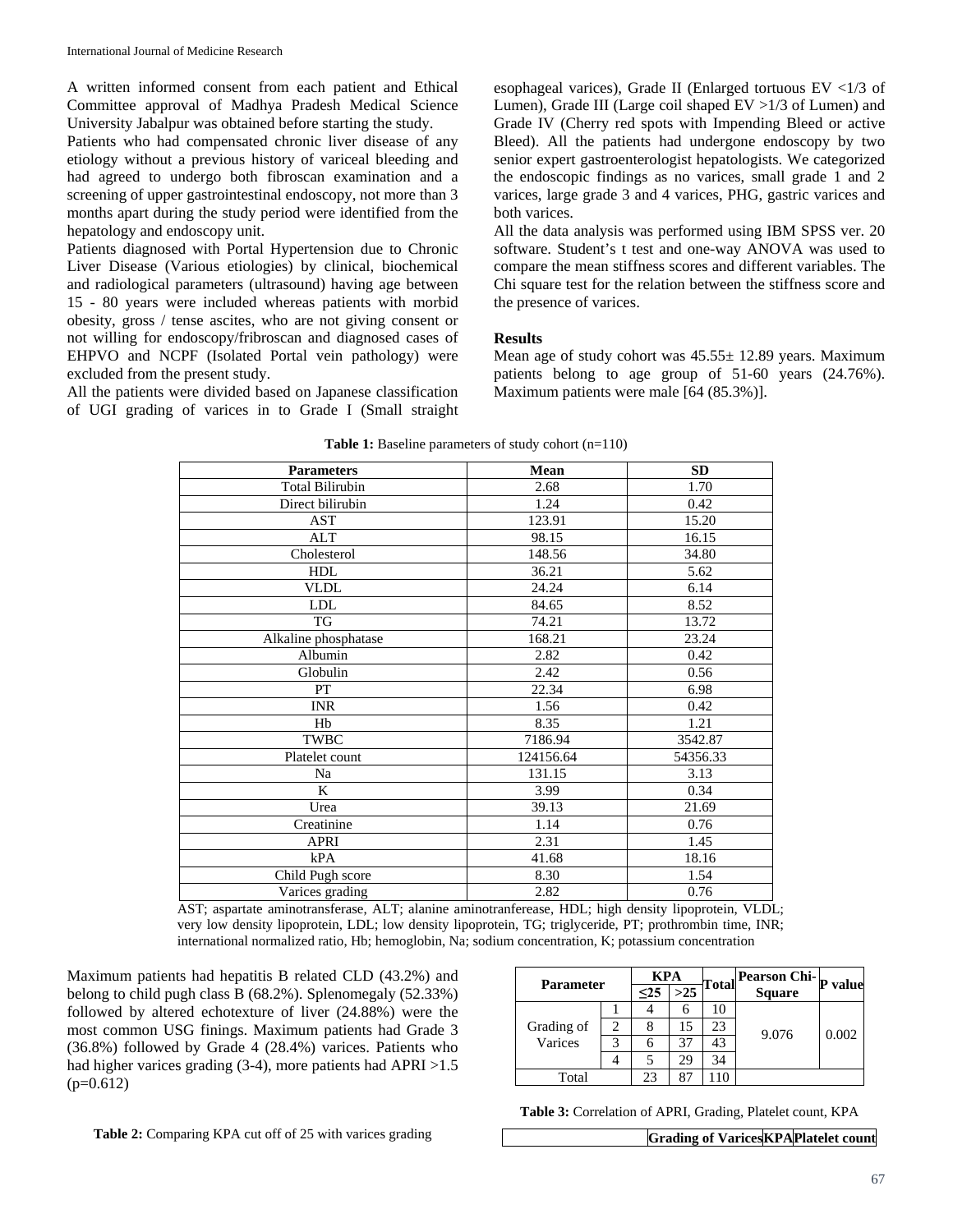| KPA  | <b>Pearson Correlation</b> | $.514***$ |      |           |
|------|----------------------------|-----------|------|-----------|
|      | $Sig. (2-tailed)$          | <0.001    |      | .996      |
|      |                            |           |      | 76        |
| APRI | <b>Pearson Correlation</b> | .162      | .609 | $-.457**$ |
|      | $Sig. (2-tailed)$          | .162      |      | <0.001    |
|      |                            |           | 6/   |           |

Pearson correlation has revealed that APRI was insignificantly positively correlated with varices grading( $r=0.266$ ,  $p=0.156$ ). Liver stiffness was significantly positively correlated with the varices grading  $(r=0.524, p<0.001)$  which means as the liver stiffness increases varices grading also increases. APRI was also significantly positively correlated  $(r=529, p=0.012)$  with liver stiffness that mean as the APRI increases liver stiffness also increases.

#### **Discussion**

Esophago-gastric varices bleeding is one of the severe complication of CLD  $[9]$ . To prevent the bleeding it is very important to fist indentify the patients who are at risk using endoscopic screening in order to initiate prophylactic treatment. 10 Studies have shown that many of the patients with CLD will not have varices; hence screening all the patients using upper GI endoscopy will result in unnecessary endoscopies. This will increase the workload of endoscopy units <sup>[11]</sup>. Anticipation of presence of EV using non -invasive means will restrict the use of endoscopy in all the patients with  $CLD$   $[12]$ .

Results of present study have revealed that fibroscan score has shown a significant correlation with the EV grading in endoscopic screening. In agreement to present study findings several authors using different cut off of fibroscan score have also suggested a significant correlation of fibroscan score with EV grading in patients of CLD<sup>[13-15]</sup>. Castera *et al.* <sup>[15]</sup> studied 298 consecutive chronic hepatitis C patients and concluded that FibroScan is the most accurate non-invasive method for early detection of cirrhosis. Castera *et al.* used a cut off of 21.5 kPa for the prediction of grade 2-3 varices. Saad *et al.* [14] studied 32 patients to predict EV presence using fibroscan score and reported that using a cutoff of 29.7 on multivariate analysis fibroscan (OR 1.113;  $p=0.005$ ) was the positive predictors of EV presence. For the detection of large varices Saad *et al.* <sup>[14]</sup> used a cut off of 38.2 kPa. Results of the Saad *et al.* [14] and Castera *et al.* [15] are in agreement with the present study results where fibroscan score was positively correlated with the varices grading. Kazemi et al. [16] studied 165 patients with cirrhosis to find out the relation between the presence of EV assessed by endoscopy, and liver stiffness measurement by Fibroscan and reported that liver stiffness measurement was highly correlated to the grade of EV  $(r =$ 0.6, p < 0.0001). Kazemi *et al.* also reported that liver stiffness measurement value  $<$  19 kPa was highly predictive of the absence of EV grade  $>$  or  $=$  II, which is in agreement to the present study where fibroscan score was positively correlated with the varices grading. In agreement to present study findings Foucher *et al.* studied 711 patients with CLD and reported that stiffness was significantly correlated with fibrosis stage ( $r = 0.73$ , p,0.0001) <sup>[16]</sup>. However all these reports did not show any definite cut off fibroscan score that can be used to predict EV with a great level of surety.

In present study APRI was insignificantly positively correlated with varices grading. Similar reports were depicted by others studies. (Kazemi F 2006, Saad Y 2013, Castera L 2009) Indeed, in Yilmaz *et al.*.'s study APRI was significantly associated with fibrosis scores in subjects with chronic hepatitis C ( $p = 0.0059$ ) but not in those with chronic hepatitis B ( $p = 0.1495$ ). Similar reports were reveled in present study most of the patients were of chronic hepatitis B. Yilmaz *et al.* also reported that APRI may be a useful asset in clinical practice to identify the natural course of NAFLD as it approaches the advanced stages<sup>[8]</sup>.

The present study had few limitation of being less in sample size; a large randomized clinical trial is needed to strengthen the present study findings. Cross sectional nature was another limitation which restricts the use of present study findings to large population.

## **Conclusion**

Present study results have shown that fibroscan score can has significant role in predicting the presence of EV in patients with CLD. Though insignificant but APRI may be a useful asset in clinical practice for assessing varices grading. Present study has also found a significant association between fibroscan score and severity of varices.

## **References**

- 1. Ikeda K, Saitoh S, Suzuki Y. Disease progression and hepatocellular carcinogenesis in patients with chronic viral hepatitis: a prospective observation of 2215 patients. J Hepatol. 1998; 28:930-8.
- 2. Benvegnu` L, Gios M, Boccato S. Natural history of compensated viral cirrhosis: a prospective study on the incidence and hierarchy of major complications. Gut. 2004; 53:744-9.
- 3. Cadranel JF, Rufat P, Degos F. Practices of liver biopsy in France: results of a prospective nationwide survey. For the Group of Epidemiology of the French Association for the Study of the Liver (AFEF). Hepatology. 2000; 32:477-81.
- 4. Bravo AA, Sheth SG, Chopra S. Liver biopsy. N Engl J Med. 2001; 344:495-500.
- 5. Sandrin L, Tanter M, Gennisson JL. Shear elasticity probe for soft tissues with 1D transient elastography. Ultrason Ferroelectr Freq Control. 2002; 49:436-46.
- 6. Saito H, Tada S, Nakamoto N. Efficacy of non-invasive elastometry on staging of hepatic fibrosis. Hepatol Res. 2004; 29:97-103.
- 7. Castera L, le Bail B, Roudot-Thoraval F, Bernard PH, Foucher J, Merrouche W, *et al.*. Early detection in routine clinical practice of cirrhosis and oesophageal varices in chronic hepatitis C: comparison of transient elastography (FibroScan) with standard laboratory tests and noninvasive scores. J Hepatol. 2009; 50:59-68.
- 8. Yilmaz Y, Yonal O, Kurt R, Bayrak M, Aktas B, Ozdogan O. Noninvasive assessment of liver fibrosis with the aspartate transaminase to platelet ratio index (APRI): Usefulness in patients with chronic liver disease: APRI in chronic liver disease. Hepat. 2011; 11(2):103-6.
- 9. D'Amico G, Garcia-Pagan JC, Luca A, Bosch J. Hepatic vein pressure gradient reduction and prevention of